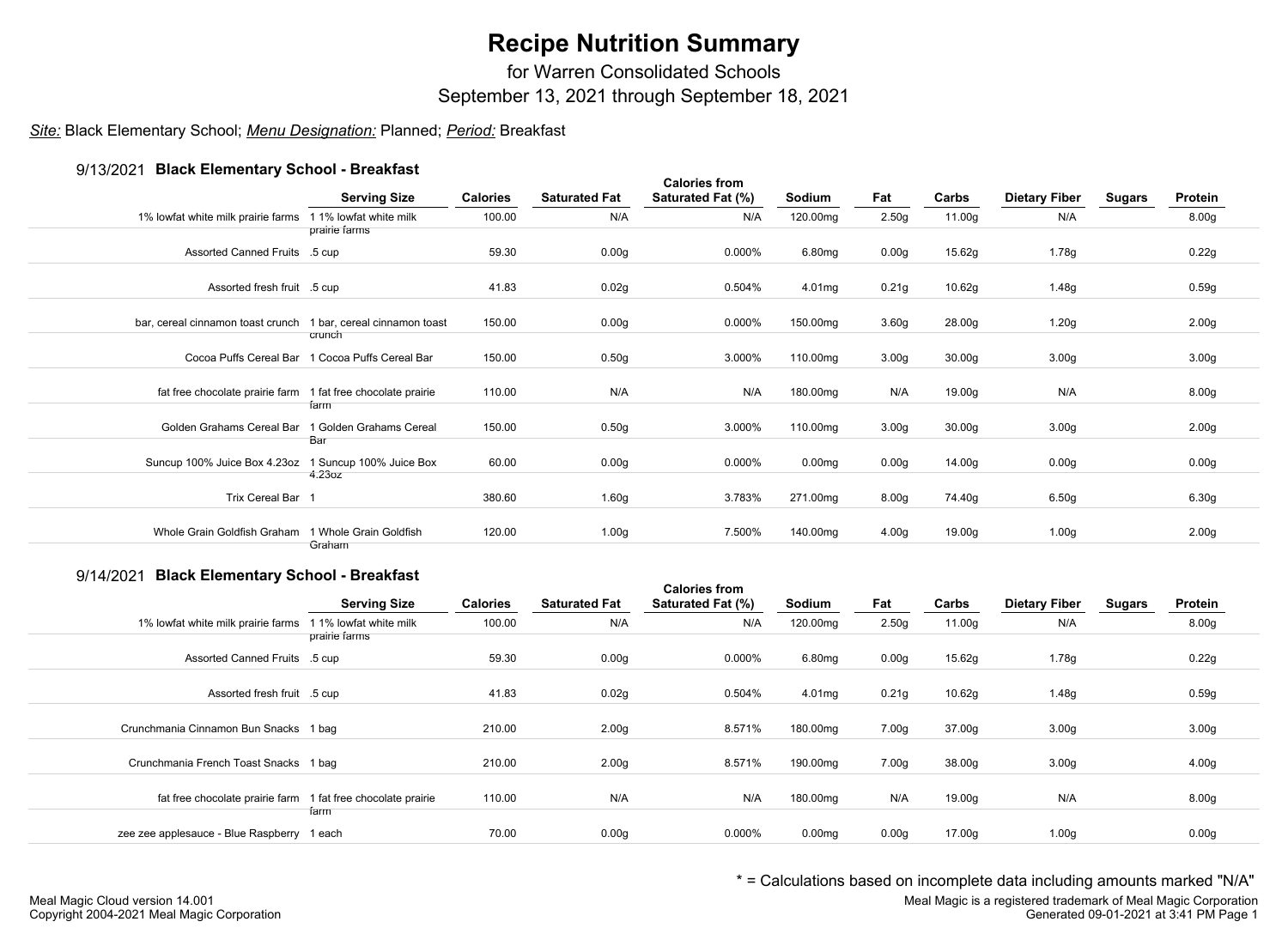# **Recipe Nutrition Summary**

for Warren Consolidated Schools

September 13, 2021 through September 18, 2021

### 9/14/2021 **Black Elementary School - Breakfast**

| $3/17/202$ Diack Lightentaly Oction - Digariast          |                     |                 | <b>Calories from</b> |                          |                    |       |        |                      |        |                   |  |
|----------------------------------------------------------|---------------------|-----------------|----------------------|--------------------------|--------------------|-------|--------|----------------------|--------|-------------------|--|
|                                                          | <b>Serving Size</b> | <b>Calories</b> | <b>Saturated Fat</b> | <b>Saturated Fat (%)</b> | Sodium             | Fat   | Carbs  | <b>Dietary Fiber</b> | Sugars | Protein           |  |
| zee zee applesauce - Plain, reduced sugar 1 each         |                     | 60.00           | 0.00q                | 0.000%                   | 0.00 <sub>ma</sub> | 0.00a | 17.00a | 0.00q                |        | 0.00q             |  |
| zee zee applesauce - Strawberry-Banana Applesauce 1 each |                     | 70.00           | 0.00 <sub>g</sub>    | 0.000%                   | 0.00 <sub>mq</sub> | 0.00q | 17.00g | 1.00q                |        | 0.00 <sub>g</sub> |  |

#### 9/15/2021 **Black Elementary School - Breakfast**

| <b>SENSION LIGHTSHEET Y OCHOOI - DI CURTUOI</b> | <b>Serving Size</b>                                    | <b>Calories</b> | <b>Saturated Fat</b> | <b>Calories from</b><br>Saturated Fat (%) | Sodium             | Fat               | Carbs  | <b>Dietary Fiber</b> | Sugars | Protein           |
|-------------------------------------------------|--------------------------------------------------------|-----------------|----------------------|-------------------------------------------|--------------------|-------------------|--------|----------------------|--------|-------------------|
| 1% lowfat white milk prairie farms              | 1 1% lowfat white milk<br>prairie farms                | 100.00          | N/A                  | N/A                                       | 120.00mg           | 2.50 <sub>g</sub> | 11.00g | N/A                  |        | 8.00g             |
|                                                 | Apple Juice 1 juice, apple 100% fresh                  | 60.00           | 0.00 <sub>g</sub>    | 0.000%                                    | 10.00mg            | 0.00 <sub>g</sub> | 13.00g | 0.00 <sub>g</sub>    |        | 0.00g             |
| Assorted Canned Fruits .5 cup                   |                                                        | 59.30           | 0.00 <sub>g</sub>    | 0.000%                                    | 6.80mg             | 0.00 <sub>g</sub> | 15.62g | 1.78g                |        | 0.22g             |
| Assorted fresh fruit .5 cup                     |                                                        | 41.83           | 0.02g                | 0.504%                                    | 4.01mg             | 0.21g             | 10.62g | 1.48g                |        | 0.59g             |
| Banana Chocolate Benefit Bar                    | 1 Banana Chocolate<br>Breakfast Bar                    | 280.00          | 3.00 <sub>g</sub>    | 9.643%                                    | 220.00mg           | 8.00 <sub>g</sub> | 48.00g | 3.00 <sub>g</sub>    |        | 5.00 <sub>g</sub> |
| fat free chocolate prairie farm                 | 1 fat free chocolate prairie<br>farm                   | 110.00          | N/A                  | N/A                                       | 180.00mg           | N/A               | 19.00g | N/A                  |        | 8.00 <sub>g</sub> |
| Oatmeal Chocolate Chip Benefit Bar              | 1 Oatmeal Chocolate Chip                               | 290.00          | 3.00 <sub>g</sub>    | 9.310%                                    | N/A                | 9.00 <sub>g</sub> | 47.00g | 3.00 <sub>g</sub>    |        | N/A               |
|                                                 | Benefit Bar<br>Orange Juice 1 juice, orange 100% fresh | 61.00           | 0.00 <sub>g</sub>    | 0.000%                                    | 0.00 <sub>mg</sub> | 0.00 <sub>g</sub> | 14.00g | 0.00 <sub>g</sub>    |        | 0.00 <sub>g</sub> |

## 9/16/2021 **Black Elementary School - Breakfast**

| <b><i>UITOLET DIGUN</i></b> EIGHIGHEALY OUTOUT DI CANTAGE    |                                                | <b>Calories</b> | <b>Saturated Fat</b> | <b>Calories from</b><br><b>Saturated Fat (%)</b> | Sodium   | Fat               | Carbs  | <b>Dietary Fiber</b> |               | Protein           |
|--------------------------------------------------------------|------------------------------------------------|-----------------|----------------------|--------------------------------------------------|----------|-------------------|--------|----------------------|---------------|-------------------|
|                                                              | <b>Serving Size</b>                            |                 |                      |                                                  |          |                   |        |                      | <b>Sugars</b> |                   |
| 1% lowfat white milk prairie farms                           | 1 1% lowfat white milk<br>prairie farms        | 100.00          | N/A                  | N/A                                              | 120.00mg | 2.50 <sub>g</sub> | 11.00g | N/A                  |               | 8.00 <sub>g</sub> |
| Assorted Canned Fruits .5 cup                                |                                                | 59.30           | 0.00 <sub>g</sub>    | 0.000%                                           | 6.80mg   | 0.00 <sub>g</sub> | 15.62g | 1.78g                |               | 0.22g             |
| Assorted fresh fruit .5 cup                                  |                                                | 41.83           | 0.02g                | 0.504%                                           | 4.01mg   | 0.21g             | 10.62g | 1.48g                |               | 0.59g             |
| Betty Crocker Butterscotch Oatmeal                           | 1 Betty Crocker<br><b>Butterscotch Oatmeal</b> | 150.00          | 1.00 <sub>g</sub>    | 6.000%                                           | 110.00mg | 5.00 <sub>g</sub> | 24.00g | 2.00 <sub>g</sub>    |               | 2.00 <sub>g</sub> |
| Double Chocolate Oatmeal Bar                                 | 1 Double Chocolate<br>Oatmeal Bar              | 150.00          | 1.00 <sub>g</sub>    | 6.000%                                           | 115.00mg | 5.00 <sub>g</sub> | 24.00g | 3.00 <sub>g</sub>    |               | 2.00 <sub>g</sub> |
| fat free chocolate prairie farm 1 fat free chocolate prairie | farm                                           | 110.00          | N/A                  | N/A                                              | 180.00mg | N/A               | 19.00g | N/A                  |               | 8.00 <sub>g</sub> |

\* = Calculations based on incomplete data including amounts marked "N/A"

Meal Magic is a registered trademark of Meal Magic Corporation Generated 09-01-2021 at 3:41 PM Page 2